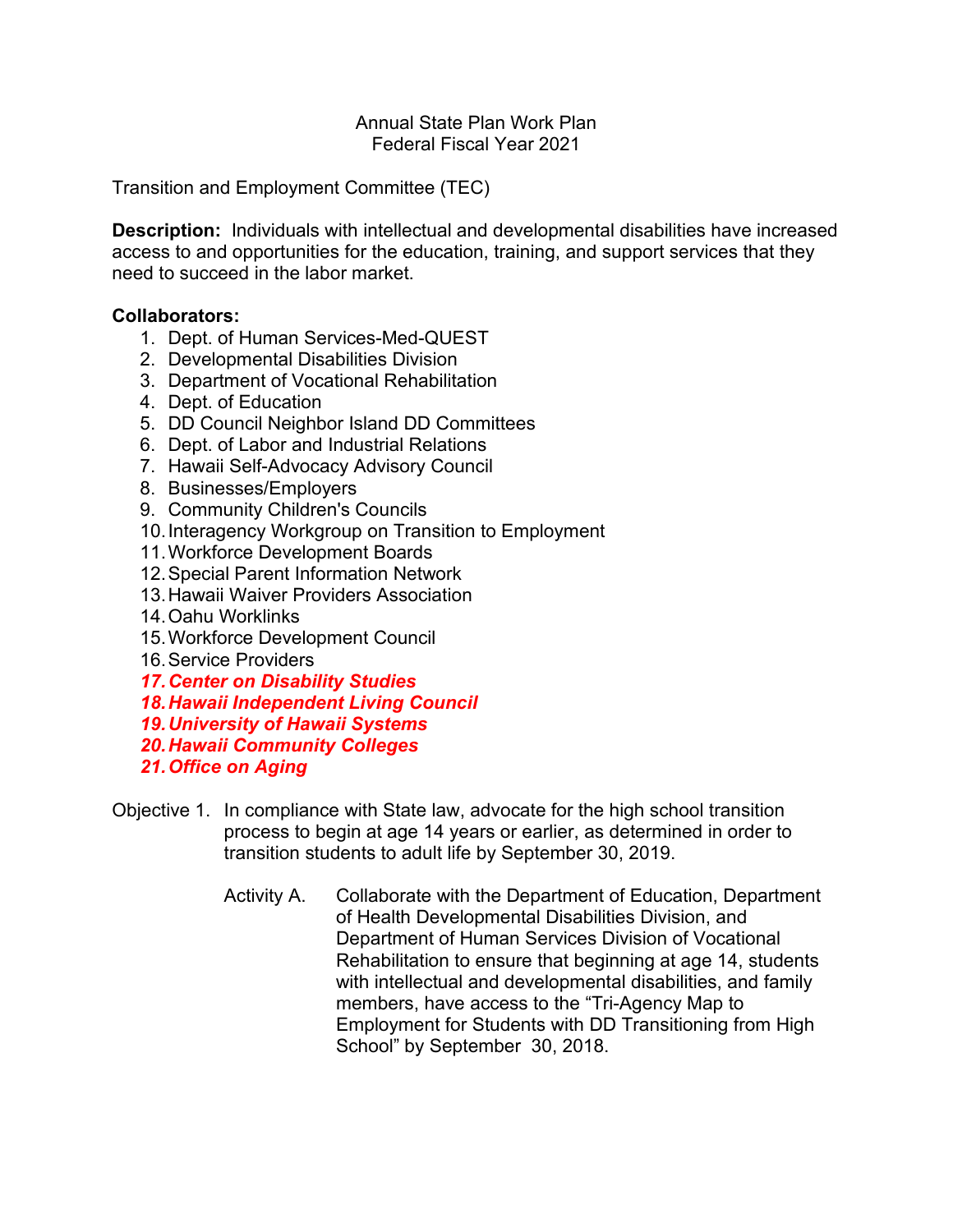- Activity B. Promote "Nothing About Us, Without Us" by providing information that students must be invited to and participate in their IEP meetings beginning with their first IEP, and meetings must address their goal(s) that may include postsecondary education or employment by September 30, 2019.
- Objective 2. Students (age 14 years to 22 years) with intellectual and developmental disabilities have access to Pre-Employment Transition Services (PETS) by September 30, 2019.
	- Activity A. Collaborate with and encourage the Department of Education to report to the Council, annually, the number of students with a disability (age 14 years to 22 years) attending each high school by September 30, 2017.
	- Activity B. Collaborate with the Department of Education and Department of Human Services Division of Vocational Rehabilitation to provide students with a disability (age 14 years to 22 years) information about PETS during the high school transition process by September 30, 2018.
- Objective 3. Students (age 14 years to 22 years) with intellectual and developmental disabilities, families, and case managers have increased access to information on transition services and supports needed to prepare students for transition to adult life by September 30, 2021.
	- Activity A. Distribute a one-page informational sheet on available resources for students with intellectual and developmental disabilities to live independently, participate in postsecondary education and training, employment or selfemployment to students and families by September 30, 2019.
	- Activity B. Collaborate with the Department of Education, Department of Health Developmental Disabilities Division, and Department of Human Services Division of Vocational Rehabilitation to ensure that students with intellectual and developmental disabilities are provided information on opportunities for enrollment in comprehensive transition or post-secondary education programs at institutions of higher learning by September 30, 2019.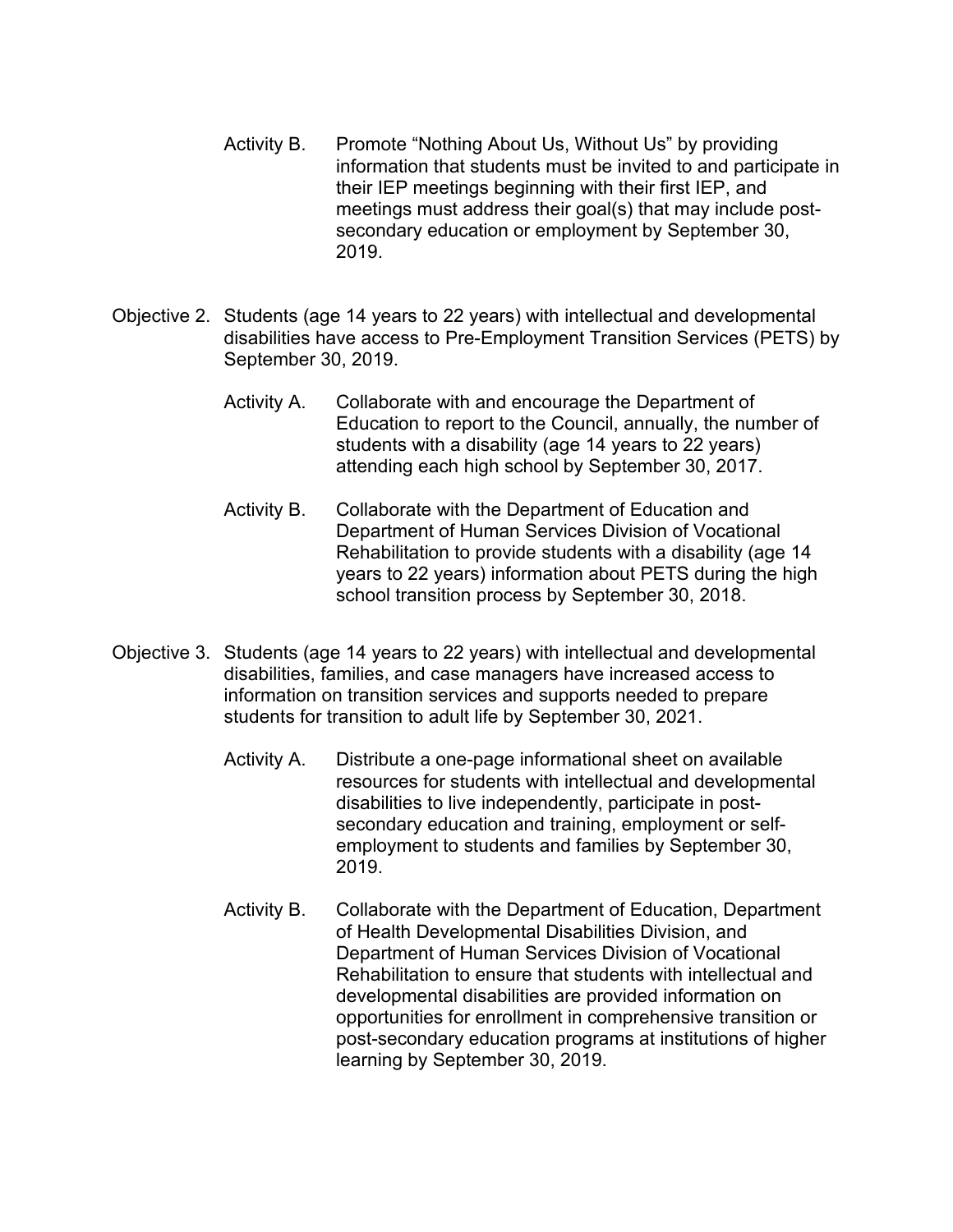- Activity C. Collaborate with the Department of Budget and Finance in the development of the Hawaii Achieve a Better Life Experience (ABLE) Account program to increase knowledge of the program that allows eligible individuals to establish an ABLE tax-free account for disability-related expenses, and enrollment by dissemination of reliable, user-friendly information to persons with intellectual and developmental disabilities and their families by September 30, 2018.
- Activity D. Collaborate with the Department of Education Adult Education, Department of Health Developmental Disabilities Division, Department of Human Services Division of Vocational Rehabilitation, and the University of Hawaii Center on Disability Studies to promote awareness of disability-related barriers and solutions to continued employment for persons with intellectual and developmental disabilities by September 30, 2020.
- Activity E. For each year of the State Plan, co-sponsor the annual Footsteps to Transition Fair in collaboration with public and private agencies and organizations on Oahu by September 30, 2017.
- Objective 4. Adults with intellectual and developmental disabilities have increased access to information on employment, education, training, and support services needed to prepare them for the transition to employment by September 30, 2020.
	- Activity A. Collaborate with the University of Hawaii Center on Disability Studies, Department of Health Developmental Disabilities Division, and Department of Human Services Division of Vocational Rehabilitation to ensure that information on employment supports are provided by September 30, 2018.
	- Activity B. Collaborate with the Department of Health Developmental Disabilities Division to ensure that Medicaid Home and Community-Based Services Waiver providers deliver employment supports that meet the requirements of the Centers for Medicare and Medicaid Services Final Rule on home and community-based settings by September 30, 2019.
	- Activity C. Collaborate with the Department of Health Developmental